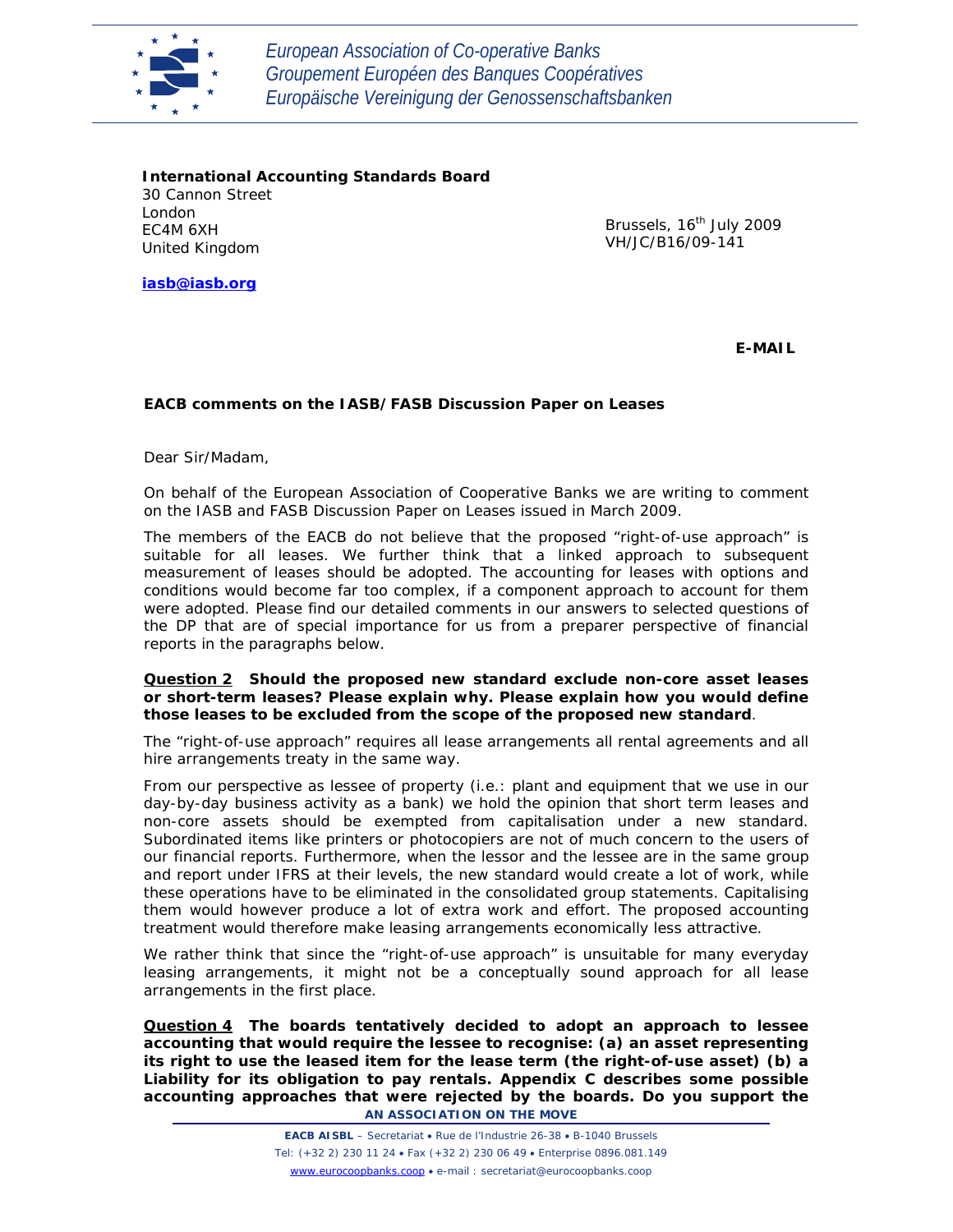

## *proposed approach? If you support an alternative approach, please describe the approach and explain why you support it.*

In our opinion the existing approach is in most cases a pragmatic solution for lease accounting. Therefore, we favour to modify the existing approach in order to improve the present rules. We agree that the "right-of-use approach" seems sound in theory. However, we fear that it would be difficult to make it operational. This seems to be especially the case with regard to cost-benefit considerations. As mentioned above, we consider this proposal to be too burdensome if it requires none-core assets and shortterm leases to be capitalised in daily practice.

#### *Question 5 The boards tentatively decided not to adopt a components approach to lease contracts. Instead, the boards tentatively decided to adopt an approach whereby the lessee recognises: (a) a single right-of-use asset that includes rights acquired under options (b) a single obligation to pay rentals that includes obligations arising under contingent rental arrangements and residual value Guarantees. Do you support this proposed approach? If not, why?*

Options and conditions are separately accounted under some IFRS. On conceptual grounds it might appear that this principle should be followed for lease accounting as well. For pragmatic reasons, it seems however necessary to consider them as part of the recognised asset or liability. The reasons are summarised in paragraph 32 of the DP. From our preparer of financial reports point of view, since options and conditions for nonfinancial assets are often difficult to measure in practise, we support the IASB's tentative decision not to adopt a component approach.

#### *Question 8 The boards tentatively decided to adopt an amortised cost-based approach to subsequent measurement of both the obligation to pay rentals and the right-of-use asset. Do you agree with this proposed approach? If you disagree with the boards' proposed approach, please describe the approach to subsequent measurement you would favour and why.*

In a lease there is a link between the obligation to pay rentals and the right-of-use asset. They arise from the same contract and do not normally exist independently of each other. The boards' decisions on initial measurement reflect this linkage. We think that subsequent measurement of the obligation to pay rentals and the right-of-use asset should be linked for operating leases.

Therefore, we favour a linked approach to subsequent measurement. This approach as outlined in paragraphs 5.4ff of the DP is based on the idea that there is a fundamental difference between a lease that is classified as an operating lease and a lease that is classified as a finance lease in accordance with existing standards. If a delinked approach to subsequent measurement would be adopted, the carrying amounts of the right-of-use asset and the obligation to pay rentals would become very different over time. The accounting for those differences is not discussed in any detail by the DP. We think that this aspect deserves more attention in the discussion because the accounting for the arising differences would be rather complex in practice.

#### *Question 10 Should the lessee be required to revise its obligation to pay rentals to reflect changes in its incremental borrowing rate? Please explain your reasons. If the boards decide to require the obligation to pay rentals to be revised for changes in the incremental borrowing rate, should revision be made at each reporting date or only when there is a change in the estimated cash flows? Please explain your reasons.*

From our practical experience we have concerns about the costs and the complexity for preparers of revising the obligation to reflect changes in its incremental borrowing rate. However, if the IASB decides to retain its current proposal, we believe that for pragmatic